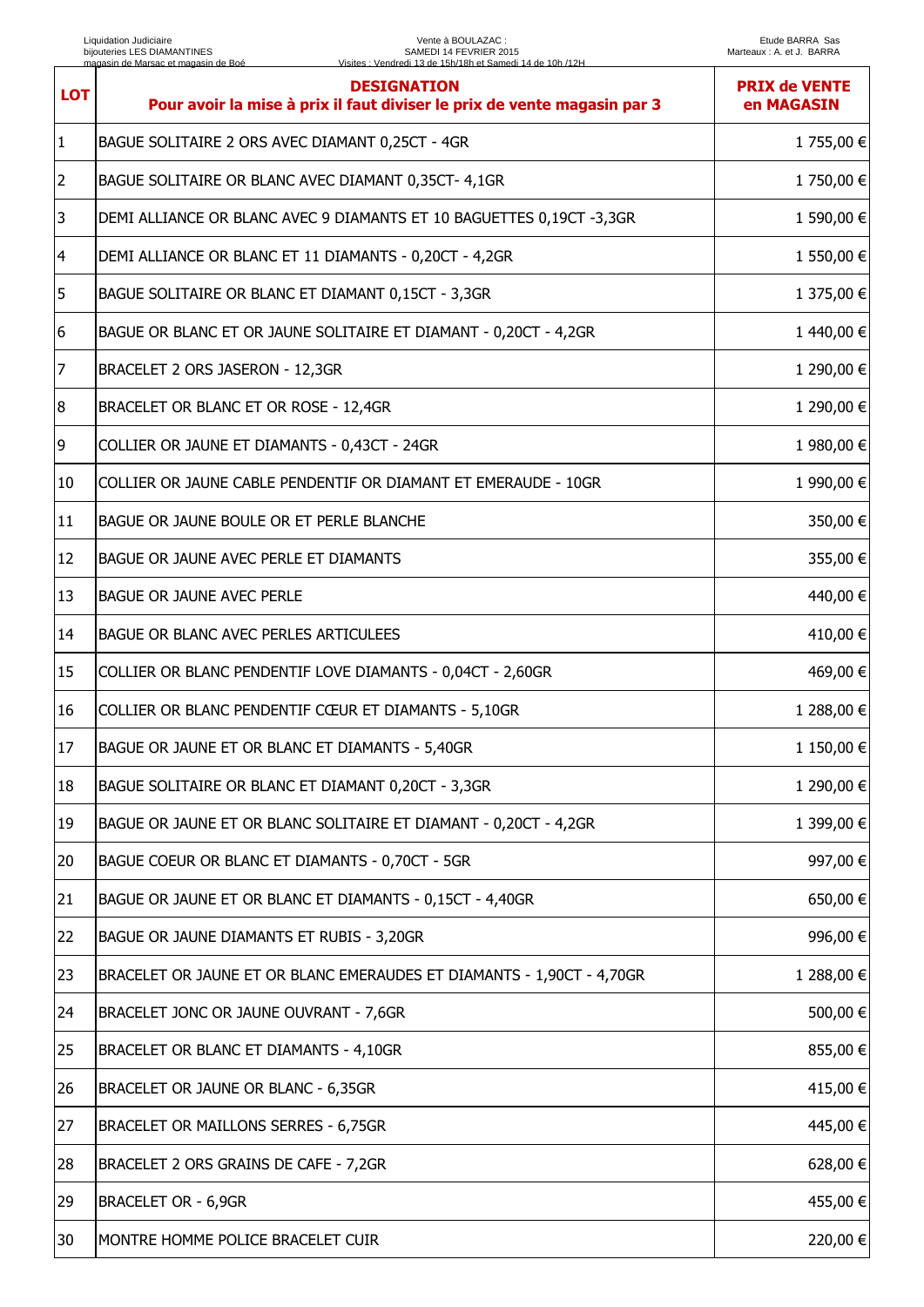| <b>LOT</b> | <b>DESIGNATION</b><br>Pour avoir la mise à prix il faut diviser le prix de vente magasin par 3 | <b>PRIX de VENTE</b><br>en MAGASIN |
|------------|------------------------------------------------------------------------------------------------|------------------------------------|
| 31         | MONTRE HOMME BEUCHAT BRACELET CUIR                                                             | 335,00 €                           |
| 32         | MONTRE FEMME SEIKO BRACELET TISSU                                                              | 270,00 €                           |
| 33         | MONTRE FEMME GUESS BRACELET CUIR                                                               | 275,00 €                           |
| 34         | MONTRE FEMME BEUCHAT BRACELET METAL                                                            | 149,00 €                           |
| 35         | MONTRE HOMME POLICE BRACELET CAOUTCHOUC ET CUIR                                                | 179,00 €                           |
| 36         | MONTRE FEMME PULSAR BRACELET METAL                                                             | 188,00 €                           |
| 37         | MONTRE FEMME GUESS BRACELET CUIR                                                               | 410,00 €                           |
| 38         | MONTRE HOMME SEIKO BRACELET CUIR                                                               | 850,00 €                           |
| 39         | MONTRE HOMME QUINZE SERGE BLANCO BRACELET METALLIQUE                                           | 460,00 €                           |
| 40         | COLLIER OR JAUNE CABLE PIERRES DE COULEUR GUY LAROCHE - 13GR                                   | 1 880,00 €                         |
| 41         | COLLIER OR JAUNE ET OR BLANC AVEC DIAMANTS ET EMERAUDES - 0,80CT - 9,80GR                      | 1499,00 €                          |
| 42         | CHAINE OR BLANC PENDENTIF OR ROSE ET DIAMANT 0,19CT - 3,6GR                                    | 1 260,00 €                         |
| 43         | COLLIER ET PENDENTIF OR JAUNE DIAMANTS ET EMERAUDE - 0,10CT - 6,60GR                           | 1 198,00 €                         |
| 44         | BAGUE SOLITAIRE OR BLANC - 3,40GR                                                              | 1 597,00 €                         |
| 45         | BAGUE 2 ORS - 4,10GR                                                                           | 550,00 €                           |
| 46         | BAGUE SOLITAIRE 2 ORS - 0,35CT - 3,30GR                                                        | 1 890,00 €                         |
| 47         | BAGUE OR JAUNE MARQUISE SAPHIR ET DIAMANTS - 5,40GR                                            | 1 525,00 €                         |
| 48         | BRACELET 3 ORS - 12,10GR*                                                                      | 1 280,00 €                         |
| 49         | BRACELET 2 ORS - 18,30GR*                                                                      | 1 950,00 €                         |
| 50         | BRACELET OR JAUNE - 4,71GR*                                                                    | 255,00 €                           |
| 51         | COLLIER CABLE OR JAUNE PENDENTIF 2 ORS EMERAUDE ET DIAMANTS - 42GR                             | 1 338,00 €                         |
| 52         | BRACELET CABLE OR JAUNE PENDENTIF 2 ORS EMERAUDE ET DIAMANTS - 0,90CT -<br>10GR*               | 1 990,00 €                         |
| 53         | BOUCLE D'OREILLE OR JAUNE ET DIAMANTS - 1,60GR*                                                | 269,00 €                           |
| 54         | BAGUE SOLITAIRE 2 ORS - 0,20CT - 4,60GR*                                                       | 1 580,00 €                         |
| 55         | BOUCLE D'OREILLE OR JAUNE ET PERLE NOIRE*                                                      | 460,00 €                           |
| 56         | BAGUE 2 ORS EMERAUDE ET DIAMANTS - 3,60GR*                                                     | 1 655,00 €                         |
| 57         | BAGUE 2 ORS EMERAUDE ET DIAMANTS - 0,11CT - 3,80GR*                                            | 978,00 €                           |
| 58         | BAGUE 2 ORS EMERAUDE, SAPHIRS ET DIAMANTS - 0,09CT - 5,20GR*                                   | 1 113,00 €                         |
| 59         | BAGUE SOLITAIRE OR BLANC - 0,15CT - 2,90GR*                                                    | 985,00 €                           |
| 60         | BAGUE SOLITAIRE 2 ORS - 0,10CT - 3GR*                                                          | 799,00 €                           |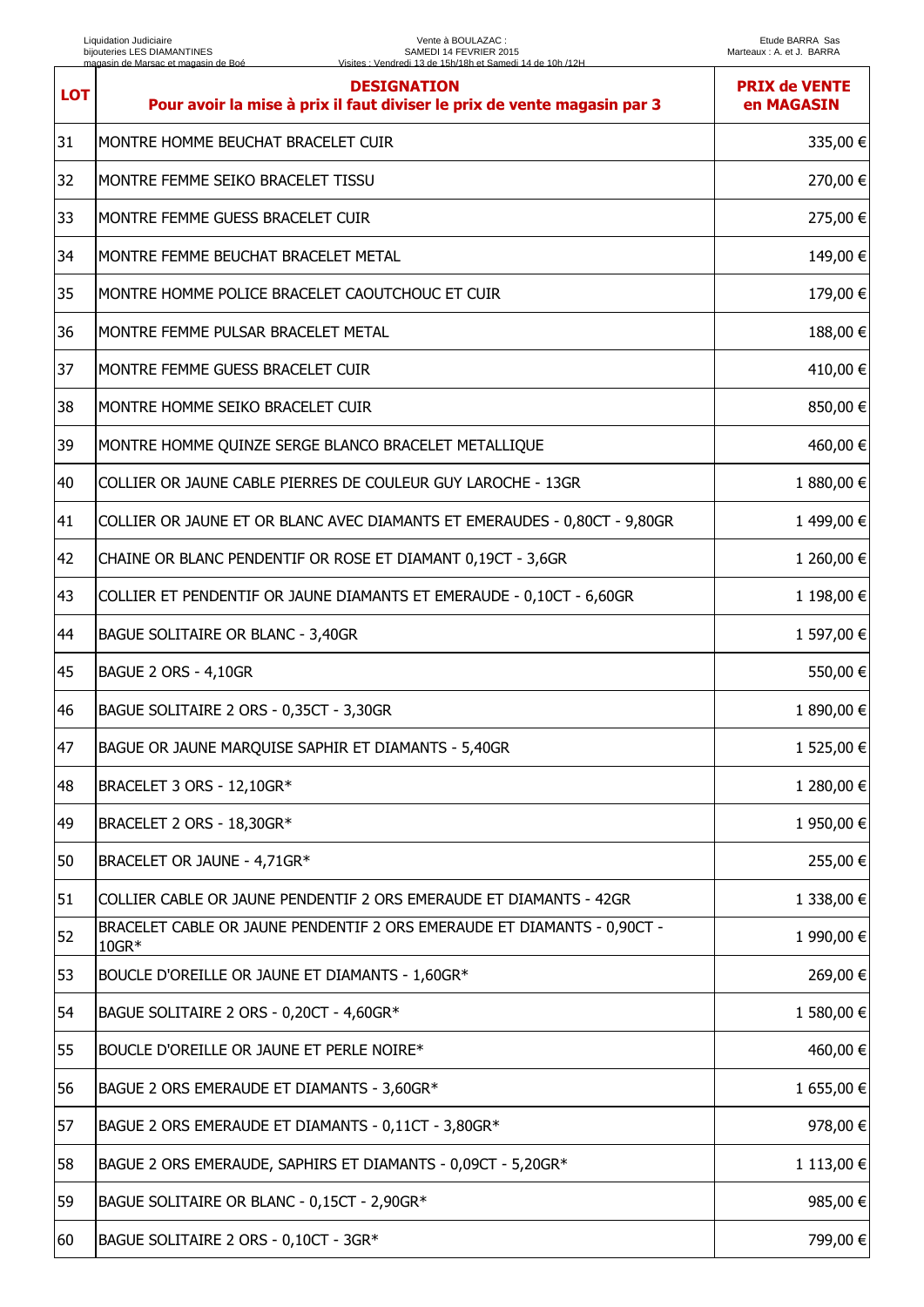| <b>LOT</b> | <b>DESIGNATION</b><br>Pour avoir la mise à prix il faut diviser le prix de vente magasin par 3 | <b>PRIX de VENTE</b><br>en MAGASIN |
|------------|------------------------------------------------------------------------------------------------|------------------------------------|
| 61         | BAGUE SOLITAIRE 2 ORS - 0,09CT - 3GR*                                                          | 788,00 €                           |
| 62         | BAGUE SOLITAIRE OR BLANC - 0,10CT - 2,6GR*                                                     | 790,00 €                           |
| 63         | BAGUE SOLITAIRE 2 ORS - 0,15CT - 1,9GR*                                                        | 495,00 €                           |
| 64         | BAGUE SOLITAIRE OR BLANC - 0,11CT - 2,6GR*                                                     | 785,00 €                           |
| 65         | BAGUE OR JAUNE CARREE PIERRES COULEUR*                                                         | 289,00 €                           |
| 66         | BAGUE OR JAUNE CABOCHON VIOLET - 4,30GR*                                                       | 299,00 €                           |
| 67         | BAGUE OR JAUNE CABOCHON BLEU - 4,30GR*                                                         | 282,00 €                           |
| 68         | BAGUE OR JAUNE PIERRE VIOLETTE RECTANGULAIRE - 4GR*                                            | 496,00 €                           |
| 69         | BAGUE OR JAUNE 4 PIERRES DE COULEUR - 2,30GR*                                                  | 499,00 €                           |
| 70         | COLLIER OR JAUNE PENDENTIF FEUILLES DIAMANTS ET RUBIS - 8,80GR                                 | 1 650,00 €                         |
| 71         | COLLIER OR JAUNE RUBIS ET DIAMANT - 0,05CT - 8,70GR                                            | 1 145,00 €                         |
| 72         | COLLIER OR JAUNE ET BLANC MOTIFS LAURIERS BRILLANTS ET SAPHIR - 12GR                           | 1 595,00 €                         |
| 73         | COLLIER OR JAUNE PENDENTIF CŒUR EMERAUDE ET DIAMANT - 0,05CT - 6,20GR                          | 996,00 €                           |
| 74         | BAGUE OR JAUNE LIGNES DE DIAMANTS ET PIERRES DE COULEUR*                                       | 698,00 €                           |
| 75         | BAGUE 2 ORS MOTIF NŒUD AVEC DIAMANTS - 0,15CT - 4,20GR*                                        | 720,00 €                           |
| 76         | BAGUE OR BLANC MOTIF FEUILLES AVEC DIAMANTS - 0,29CT - 2,30GR*                                 | 595,00 €                           |
| 77         | BAGUE OR JAUNE MOTIF PAPILLONS AVEC DIAMANTS - 5,90GR*                                         | 485,00 €                           |
| 78         | BAGUE 2 ORS MOTIF CŒURS AVEC DIAMANTS - 0,14CT - 2,40GR*                                       | 398,00 €                           |
| 79         | BAGUE OR JAUNE DEMI ALLIANCE 2 RANGS - 0,65CT- 4,5GR                                           | 1 199,00 €                         |
| 80         | BAGUE OR JAUNE ET DIAMANTS -0,37CT - 4,76GR                                                    | 1 999,00 €                         |
| 81         | BAGUE OR JAUNE SOLITAIRE DIAMANT - 0,35CT - 7,4GR                                              | 2 190,00 €                         |
| 82         | MONTRE HOMME ROCHET BRACELET CUIR                                                              | 199,00 €                           |
| 83         | MONTRE HOMME HERBELIN BRACELET METAL                                                           | 640,00 €                           |
| 84         | MONTRE HOMME BEUCHAT BRACELET METAL                                                            | 239,00 €                           |
| 85         | MONTRE HOMME BEUCHAT BRACELET METAL                                                            | 220,00 €                           |
| 86         | MONTRE FEMME SEIKO BRACLELET TISSU NOIR                                                        | 410,00€                            |
| 87         | MONTRE HOMME POLICE BRACELET METAL                                                             | 230,00 €                           |
| 88         | MONTRE FEMME HERBELIN BRACELET METAL                                                           | 560,00 €                           |
| 89         | MONTRE HOMME HERBELIN BRACELET METAL                                                           | 750,00 €                           |
| 90         | MONTRE FEMME HERBELIN BRACELET METAL                                                           | 258,00 €                           |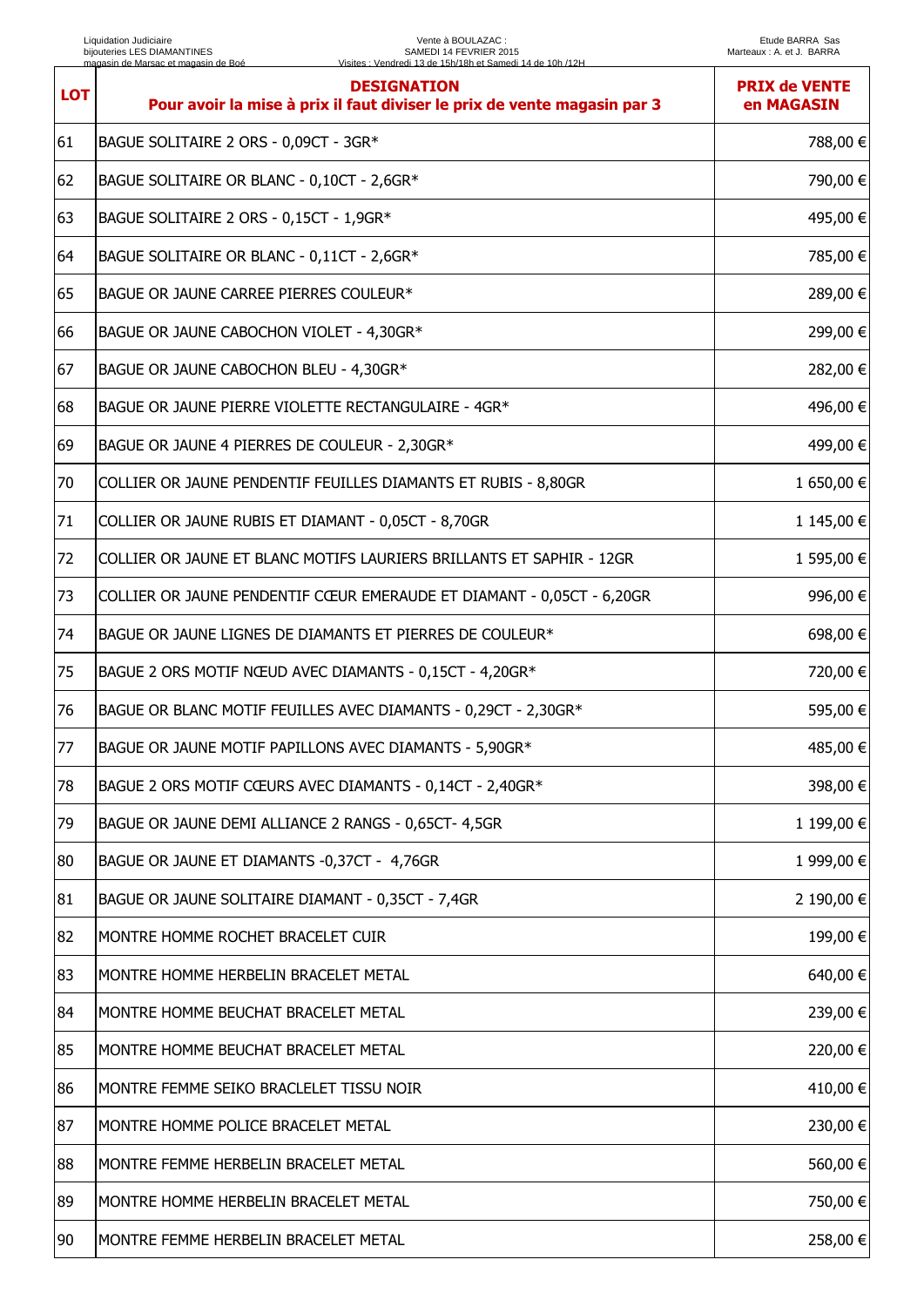| <b>LOT</b> | <b>DESIGNATION</b><br>Pour avoir la mise à prix il faut diviser le prix de vente magasin par 3 | <b>PRIX de VENTE</b><br>en MAGASIN |
|------------|------------------------------------------------------------------------------------------------|------------------------------------|
| 91         | MONTRE HOMME GUY LAROCHE BRACELET METAL                                                        | 298,00 €                           |
| 92         | MONTRE FEMME GUESS BRACELET CUIR                                                               | 330,00 €                           |
| 93         | BAGUE OR JAUNE EMERAUDE ET DIAMANTS - 3,20GR                                                   | 996,00€                            |
| 94         | BAGUE SOLITAIRE 2 ORS ET DIAMANT 0,19CT - 4,1GR                                                | 1 390,00 €                         |
| 95         | CHAINE OR JAUNE JASERON 4 PERLES GRISES ET BLANCHES - 9,55GR                                   | 595,00 €                           |
| 96         | COLLIER OR JAUNE ET OR BLANC DIAMANTS ET 3 RUBIS - 4,9GR                                       | 599,00 €                           |
| 97         | CHAINE CABLE OR JAUNE ET PENDENTIF 4 CŒURS PIERRES COULEUR - 6,80GR                            | 587,00 €                           |
| 98         | COLLIER OR JAUNE EPI DE BLE DIAMANTS ET 7 SAPHIRS - 9,3GR                                      | 1 600,00 €                         |
| 99         | DEMI ALLIANCE 2 ORS - 0,40CT - 3,40GR                                                          | 999,00€                            |
| 100        | BAGUE OR JAUNE ET DIAMANTS - 0,50CT - 5GR                                                      | 5 550,00 €                         |
| 101        | BAGUE OR JAUNE SOLITAIRE ET DIAMANT - 0,50CT - 5,70GR                                          | 4 990,00 €                         |
| 102        | BAGUE OR BLANC 2 PERLES ET DIAMANTS - 5,2GR                                                    | 598,00 €                           |
| 103        | BAGUE SOLITAIRE 2 ORS ET DIAMANTS - 0,21CT - 3,3GR                                             | 1 295,00 €                         |
| 104        | BAGUE OR JAUNE GUY LAROCHE PIERRES COULEURS- 5,60GR                                            | 798,00 €                           |
| 105        | PENDENTIF CŒUR OR BLANC ET DIAMANTS - 1,80GR                                                   | 599,00 €                           |
| 106        | BAGUE SOLITAIRE 2 ORS ET DIAMANT - 0,19CT - 4,5GR                                              | 1 370,00 €                         |
| 107        | PENDENTIF CROIX OR JAUNE ET DIAMANTS - 0,25CT - 1,10GR                                         | 695,00 €                           |
| 108        | BAGUE OR BLANC ET DIAMANT - 0,20CT - 3,40GR                                                    | 1 597,00 €                         |
| 109        | ALLIANCE OR BLANC ET DIAMANTS - 0,70CT - 2,2GR                                                 | 1 388,00 €                         |
| 110        | BOUCLES D OREILLES TYPE DEMI CREOLES OR JAUNE ET DIAMANTS - 0,20CT - 2,20GR                    | 530,00 €                           |
| 111        | DEMI ALLIANCE 2 ORS DIAMANTS - 0,60CT - 3,80GR                                                 | 1 390,00 €                         |
| 112        | DEMI ALLIANCE OR JAUNE TORSADEE DIAMANTS - 0,40CT - 6,20GR                                     | 1440,00 €                          |
| 113        | DEMI ALLIANCE OR JAUNE ET DIAMANTS - 0,75 CT - 5,10GR                                          | 1 588,00 €                         |
| 114        | DEMI ALLIANCE OR JAUNE ET DIAMANTS - 0,30CT - 2,50GR                                           | 1 055,00 €                         |
| 115        | BAGUE OR JAUNE PAVEE DIAMANTS - 1,05CT - 6,50GR                                                | 1 695,00 €                         |
| 116        | BAGUE OR JAUNE ET DIAMANTS-0,75CT-4,70GR                                                       | 1480,00€                           |
| 117        | BAGUE OR JAUNE ET DIAMANT - 0,30CT - 4,70GR                                                    | 2 260,00 €                         |
| 118        | BAGUE OR BLANC ET DIAMANTS-0,40CT-8,70GR                                                       | 1 755,00 €                         |
| 119        | <b>BAGUE OR BLANC DIAMANTS - 3,1GR</b>                                                         | 4 290,00 €                         |
| 120        | COLLIER CABLE OR JAUNE PENDENTIF DIAMANT - 0,10CT - 3,60GR                                     | 755,00 €                           |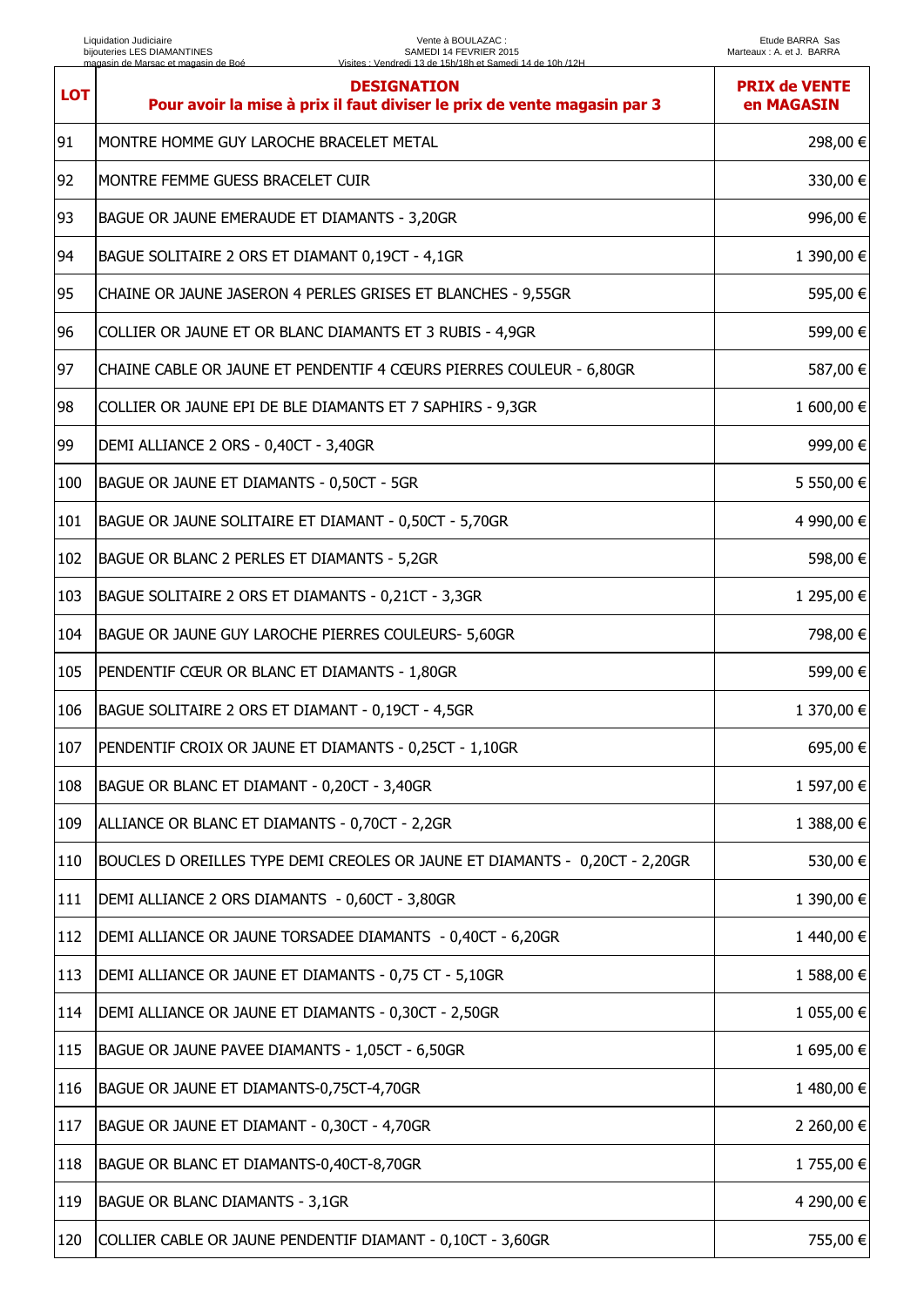## Vente à BOULAZAC : SAMEDI 14 FEVRIER 2015 Visites : Vendredi 13 de 15h/18h et Samedi 14 de 10h /12H

| <b>LOT</b> | <b>DESIGNATION</b><br>Pour avoir la mise à prix il faut diviser le prix de vente magasin par 3 | <b>PRIX de VENTE</b><br>en MAGASIN |
|------------|------------------------------------------------------------------------------------------------|------------------------------------|
| 121        | COLLIER CŒUR OR BLANC ET DIAMANTS - 0,25CT-8,60GR                                              | 1 288,00 €                         |
| 122        | COLLIER CABLE OMEGA OR BLANC ET PENDENTIF CŒUR - 0,25CT - 8,60GR                               | 1 295,00 €                         |
| 123        | CHAINE OR BLANC PENDENTIF 2 ORS ET DIAMANT 0,19CT - 4,7GR                                      | 1480,00 €                          |
| 124        | DEMI ALLIANCE 2 ORS ET DIAMANTS - 0,45 CT - 4,6GR                                              | 1 355,00 €                         |
| 125        | BAGUE OR BLANC ET DIAMANTS - 0,35CT - 2,70GR                                                   | 1 978,00 €                         |
| 126        | DEMI ALLIANCE 2 ORS DIAMANTS - 0,45CT - 2,90GR                                                 | 1 155,00 €                         |
| 127        | PAIRE PENDANTS D OREILLE OR BLANC PERLE ET DIAMANTS-4GR                                        | 1 590,00 €                         |
| 128        | PENDENTIF GOUTTE OR JAUNE SERTI SAPHIR POIRE ENTOURAGE DIAMANT - 1,9GR                         | 1 269,00 €                         |
| 129        | DEMI ALLIANCE OR JAUNE DIAMANTS - 0,50CT - 2,90GR                                              | 1 099,00 €                         |
| 130        | COLLIER OR JAUNE ET DIAMANT - 0,15CT - 3,78GR                                                  | 795,00 €                           |
| 131        | COLLIER CABLE OR JAUNE PENDENTIF PERLE                                                         | 585,00 €                           |
| 132        | BAGUE OR JAUNE ET DIAMANTS - 5,30GR                                                            | 1 299,00 €                         |
| 133        | BAGUE OR BLANC ET DIAMANTS - 5,8GR                                                             | 785,00 €                           |
| 134        | ALLIANCE OR BLANC ET DIAMANT - 0,35CT - 2,20GR                                                 | 788,00 €                           |
| 135        | BAGUE OR BLANC AVEC 9 DIAMANTS - 0,7CT - 3,56GR                                                | 890,00 €                           |
| 136        | BAGUE OR JAUNE ET DIAMANTS- 0,50CT- 6,20GR                                                     | 2 059,00 €                         |
| 137        | DEMI ALLIANCE OR BLANC ET 9 DIAMANTS - 0,18CTS - 2,12GR                                        | 575,00 €                           |
| 138        | BAGUE SOLITAIRE OR BLANC DIAMANT 0,20CT - 3,3GR                                                | 1 360,00 €                         |
| 139        | BAGUE OR JAUNE ET DIAMANTS - 4,4GR                                                             | 1450,00 €                          |
| 140        | PAIRE DE PUCES D'OREILLES OR BLANC 0,16CT - 0,70GR                                             | 490,00 €                           |
| 141        | BOUCLES D'OREILLES OR BLANC ET DIAMANTS - 1,2CT - 1,2GR                                        | 398,00 €                           |
| 142        | BOUCLES D'OREILLES TYPE CREOLES - 3,9GR                                                        | 338,00 €                           |
| 143        | PAIRE DE BOUCLES D OREILLES 2 ORS ARTICULEES - 3,60GR                                          | 385,00 €                           |
| 144        | BAGUE OR JAUNE ET DIAMANTS -0,75CT - 5,60GR                                                    | 1 380,00 €                         |
| 145        | BAGUE OR BLANC ET DIAMANTS-2,9GR                                                               | 2 995,00 €                         |
| 146        | PAIRE BOUCLES D OREILLES OR BLANC ET PERLES - 2,30GR                                           | 2 650,00 €                         |
| 147        | BAGUE OR JAUNE PAVEE DIAMANTS - 0,80CT - 4,7GR                                                 | 1455,00 €                          |
| 148        | BAGUE DOUBLE JONC OR BLANC DONT UN SERTI DIAMANT - 5,02GR                                      | 978,00 €                           |
| 149        | BAGUE OR JAUNE ET DIAMANTS - 0,75CT - 4,70GR                                                   | 1 550,00 €                         |
| 150        | COLLIER 2 ORS TORSADE PETITES BOULES - 6,90GR                                                  | 697,00 €                           |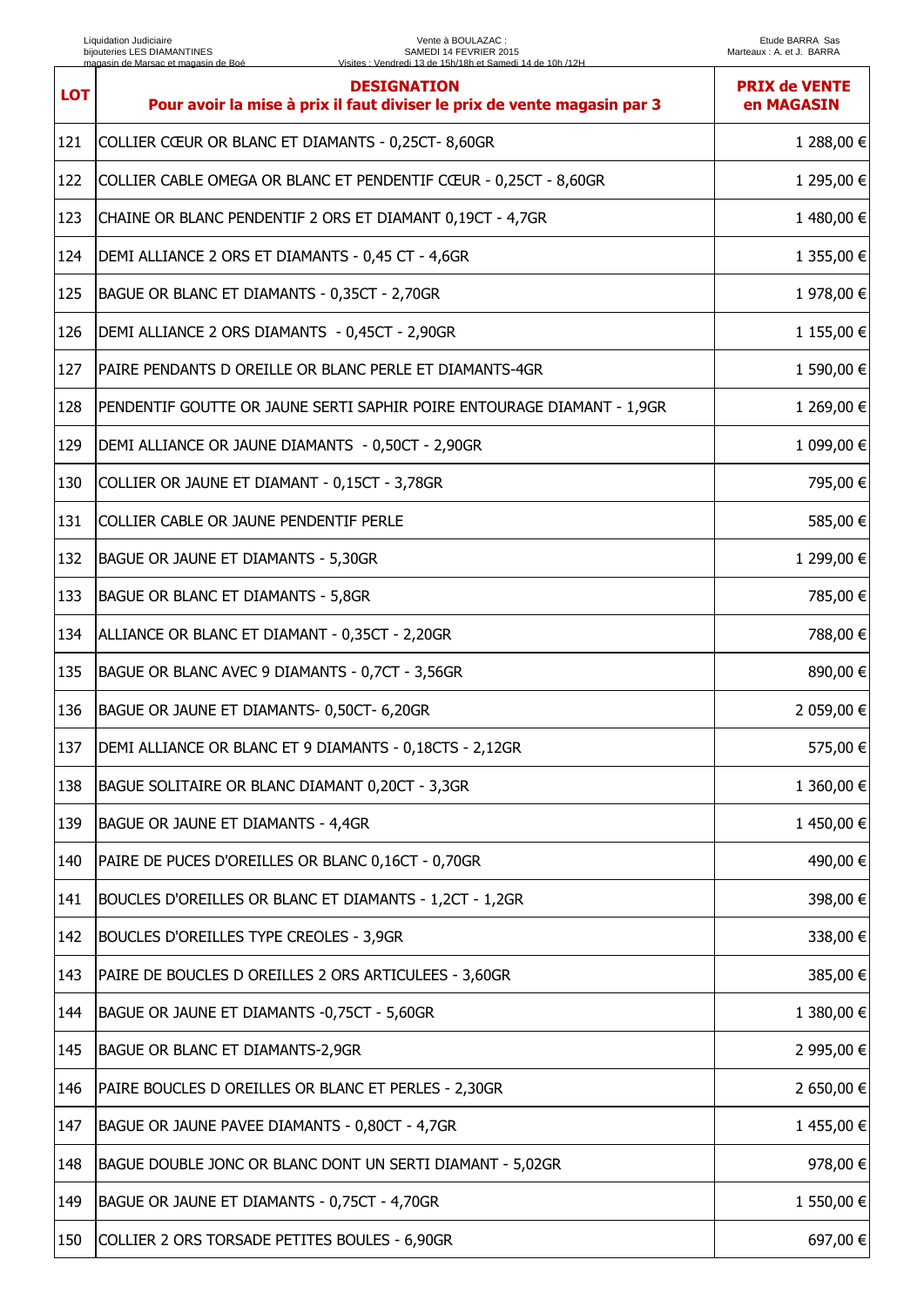## Vente à BOULAZAC : SAMEDI 14 FEVRIER 2015 Visites : Vendredi 13 de 15h/18h et Samedi 14 de 10h /12H

| <b>LOT</b> | <b>DESIGNATION</b><br>Pour avoir la mise à prix il faut diviser le prix de vente magasin par 3       | <b>PRIX de VENTE</b><br>en MAGASIN |
|------------|------------------------------------------------------------------------------------------------------|------------------------------------|
| 151        | CHAINE ET PENDENTIF OR BLANC DIAMANTS -0,25CT-6,1GR                                                  | 1 399,00 €                         |
| 152        | COLLIER OR JAUNE PENDENTIF CŒUR ET DIAMANTS- 0,15CT - 6,70GR                                         | 1 170,00 €                         |
| 153        | COLLIER 2 ORS ET DIAMANT - 0,20CT - 4,70GR                                                           | 1 670,00 €                         |
| 154        | BAGUE OR JAUNE ET DIAMANTS - 0,41CT - 2,65GR                                                         | 1 185,00 €                         |
| 155        | BOUCLES D'OREILLES OR BLANC ET DIAMANTS -3,2GR                                                       | 795,00 €                           |
| 156        | PAIRE DE BOUCLES D OREILLES OR BLANC ET DIAMANTS -0,20CT - 2,30 GR                                   | 855,00 €                           |
| 157        | BOUCLES D'OREILLES OR BLANC ET DIAMANTS GUY LAROCHE - 3,7GR                                          | 775,00 €                           |
| 158        | BAGUE OR BLANC ET DIAMANTS - 0,40CT - 5,40GR                                                         | 1 055,00 €                         |
| 159        | BAGUE OR BLANC OR ROSE SOLITAIRE ET DIAMANT - 0,19CT - 5,3GR                                         | 1 595,00 €                         |
| 160        | BAGUE OR JAUNE DIAMANTS ET RUBIS - 3,10GR                                                            | 694,00 €                           |
| 161        | BRACELET OR BLANC MAILLE FANTAISIE - 11,4GR                                                          | 999,00 €                           |
| 162        | BAGUE OR JAUNE DIAMANTS ET RUBIS - 3,20GR                                                            | 780,00 €                           |
| 163        | BAGUE OR JAUNE ET DIAMANTS - 0,02CT - 3,9GR                                                          | 550,00 €                           |
| 164        | PENDENTIF CROIX OR JAUNE ET DIAMANTS - 0,24CT - 1,12GR                                               | 575,00 €                           |
| 165        | COLLIER PERLES CHOKER 4/4,5MM - 1GR OR                                                               | 755,00 €                           |
| 166        | COLLIER PERLES BLANCHES INTERCALAIRES ET FERMOIR OR - 1,3GR OR                                       | 488,00 €                           |
| 167        | DEMI ALLIANCE OR BLANC ET 9 DIAMANTS - 0,15CTS - 4,80GR                                              | 1 755,00 €                         |
| 168        | ALLIANCE OR BLANC ET DIAMANTS 0,70CT - 2,20GR                                                        | 1 388,00 €                         |
| 169        | BAGUE OR BLANC MOTIF CŒUR SAPHIR ET DIAMANTS- 0,14CT - 2,65GR*                                       | 597,00 €                           |
| 170        | BOUCLES D OREILLES 2 ORS MOTIF CŒUR ET DIAMANTS - 4,90GR*                                            | 1 880,00 €                         |
| 171        | CHAINE OR ROSE ET PENDENTIF 2 ORS ET DIAMANT - 0,20CT - 4,7GR                                        | 1 795,00 €                         |
| 172        | COLLIER OR JAUNE RUBIS ET DIAMANTS - 0,50CT - 6,80GR                                                 | 915,00 €                           |
| 173        | COLLIER OR JAUNE CABLE DIAMANT ENTOURAGE OR - 0,25CT - 3,95GR                                        | 1 275,00 €                         |
| 174        | COLLIER CABLE OR JAUNE PENDENTIF MARGUERITE DIAMANTS ENTOURAGE SAPHIRS -<br>1,65CT - 6,5GR           | 1 397,00 €                         |
| 175        | COLLIER OR JAUNE ET OR BLANC ARTICULE PENDENTIF PIERRES ET DIAMANTS - 0,20CT -<br>8,80GR             | 1 650,00 €                         |
| 176        | COLLIER OR JAUNE MAILLE OMEGA PENDENTIF OR SERTI 3 CABOCHONS 2 PIERRES DE<br>LUNE ET 1 GRENAT - 18GR | 1 595,00 €                         |
| 177        | BAGUE OR BLANC ET DIAMANT - 0,21CT - 3,30GR                                                          | 1 375,00 €                         |
| 178        | BAGUE OR BLANC SOLITAIRE ET DIAMANT - 0,31CT - 3,30GR                                                | 2 190,00 €                         |
| 179        | BAGUE OR JAUNE ET DIAMANTS - 4,79GR                                                                  | 4 480,00 €                         |
| 180        | BAGUE OR BLANC SOLITAIRE DIAMANT - 0,15CT - 4GR                                                      | 1 299,00 €                         |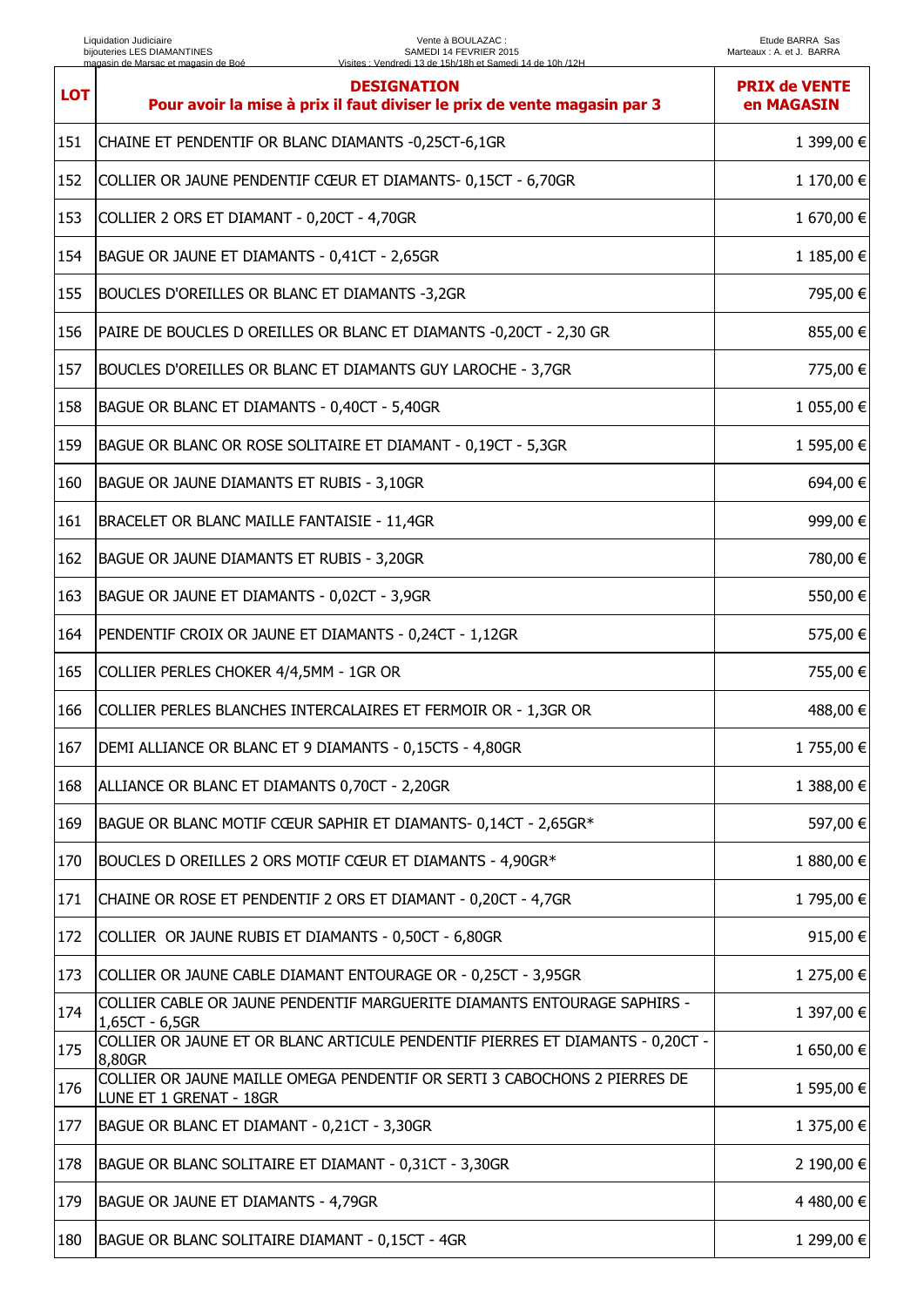| <b>LOT</b> | <b>DESIGNATION</b><br>Pour avoir la mise à prix il faut diviser le prix de vente magasin par 3 | <b>PRIX de VENTE</b><br>en MAGASIN |
|------------|------------------------------------------------------------------------------------------------|------------------------------------|
| 181        | COLLIER PERLES CHOKER 4/4,5MM - 1GR OR                                                         | 570,00 €                           |
| 182        | BAGUE MARQUISE OR JAUNE SAPHIR NAVETTE ENTOURAGE DIAMANTS 4,2GR                                | 1 266,00 €                         |
| 183        | BAGUE 2 ORS PERLE ET DIAMANTS - 5,5GR                                                          | 790,00 €                           |
| 184        | BAGUE OR BLANC PERLE ET DIAMANTS - 2,85GR                                                      | 499,00 €                           |
| 185        | BAGUE PAPILLON OR BLANC ET PIERRES COULEURS - 4,5GR                                            | 788,00 €                           |
| 186        | BAGUE OR JAUNE ET BLANC MOTIF NŒUD DIAMANTS - 0,15CT- 4,2GR                                    | 785,00 €                           |
| 187        | BAGUE 2 ORS SOLITAIRE DIAMANTS EPAULEMENT SERTI DIAMANTS - 0,55CT -4,8GR                       | 2 850,00 €                         |
| 188        | BAGUE OR JAUNE GUY LAROCHE AVEC DIAMANTS - 9,4GR                                               | 2 560,00 €                         |
| 189        | BAGUE OR JAUNE NACRE CITRINES ET DIAMANTS 0,10CT - 7,50GR                                      | 999,00 €                           |
| 190        | BAGUE OR JAUNE ET DIAMANTS MOTIF CŒUR - 0,43CT- 4,70GR                                         | 1 350,00 €                         |
| 191        | COLLIER 2 ORS ET DIAMANT - 0,20CT - 4,70GR                                                     | 1780,00 €                          |
| 192        | COLLIER OR JAUNE COEUR ET DIAMANTS - 6,70GR                                                    | 1 170,00 €                         |
| 193        | BAGUE 2 ORS DIAMANTS ET EMERAUDE - 2,90GR                                                      | 650,00 €                           |
| 194        | BAGUE 2 ORS EMERAUDE ET DIAMANTS -2,80GR                                                       | 320,00 €                           |
| 195        | BAGUE OR BLANC SERTIE SAPHIR ET DIAMANTS - 0,19CT - 3,5GR                                      | 750,00 €                           |
| 196        | BAGUE OR JAUNE ET OR BLANC MOTIF NŒUD - 4,20GR                                                 | 797,00 €                           |
| 197        | PENDENTIF CŒUR OR BLANC ET DIAMANTS - 3,2GR                                                    | 890,00 €                           |
| 198        | COLLIER OR BLANC OR ROSE ET DIAMANT - 0,20CT - 3,60GR                                          | 1 560,00 €                         |
| 199        | COLLIER OR JAUNE RUBIS DIAMANTS - 8,60GR                                                       | 1 297,00 €                         |
| 200        | COLLIER 2 ORS SAPHIRS ET DIAMANTS - 1CT- 9,5GR                                                 | 1 880,00 €                         |
| 201        | COLLIER OR JAUNE ET DIAMANT - 0,22CT - 30,27GR                                                 | 2 380,00 €                         |
| 202        | CHAINE OR BLANC MAILLE VENITIENNE PENDENTIF CŒUR ET DIAMANTS - 0,15CT-<br>5,90GR               | 1 255,00 €                         |
| 203        | COLLIER PERLES EN CHUTE FERMOIR OR 5GR                                                         | 720,00 €                           |
| 204        | BAGUE 3 ORS - 6,90GR                                                                           | 799,00 €                           |
| 205        | BAGUE 2 ORS ET DIAMANTS - 0,18CT - 2,50GR                                                      | 585,00 €                           |
| 206        | MONTRE HOMME CASIO BRACELET CAOUTCHOUC                                                         | 428,00 €                           |
| 207        | MONTRE HOMME POLICE BRACELET CUIR                                                              | 225,00 €                           |
| 208        | MONTRE HOMME BEUCHAT BRACELET METAL                                                            | 288,00 €                           |
| 209        | MONTRE HOMME POLICE BRACELET CUIR                                                              | 200,00 €                           |
| 210        | MONTRE FEMME GUESS BRACELET METAL                                                              | 295,00 €                           |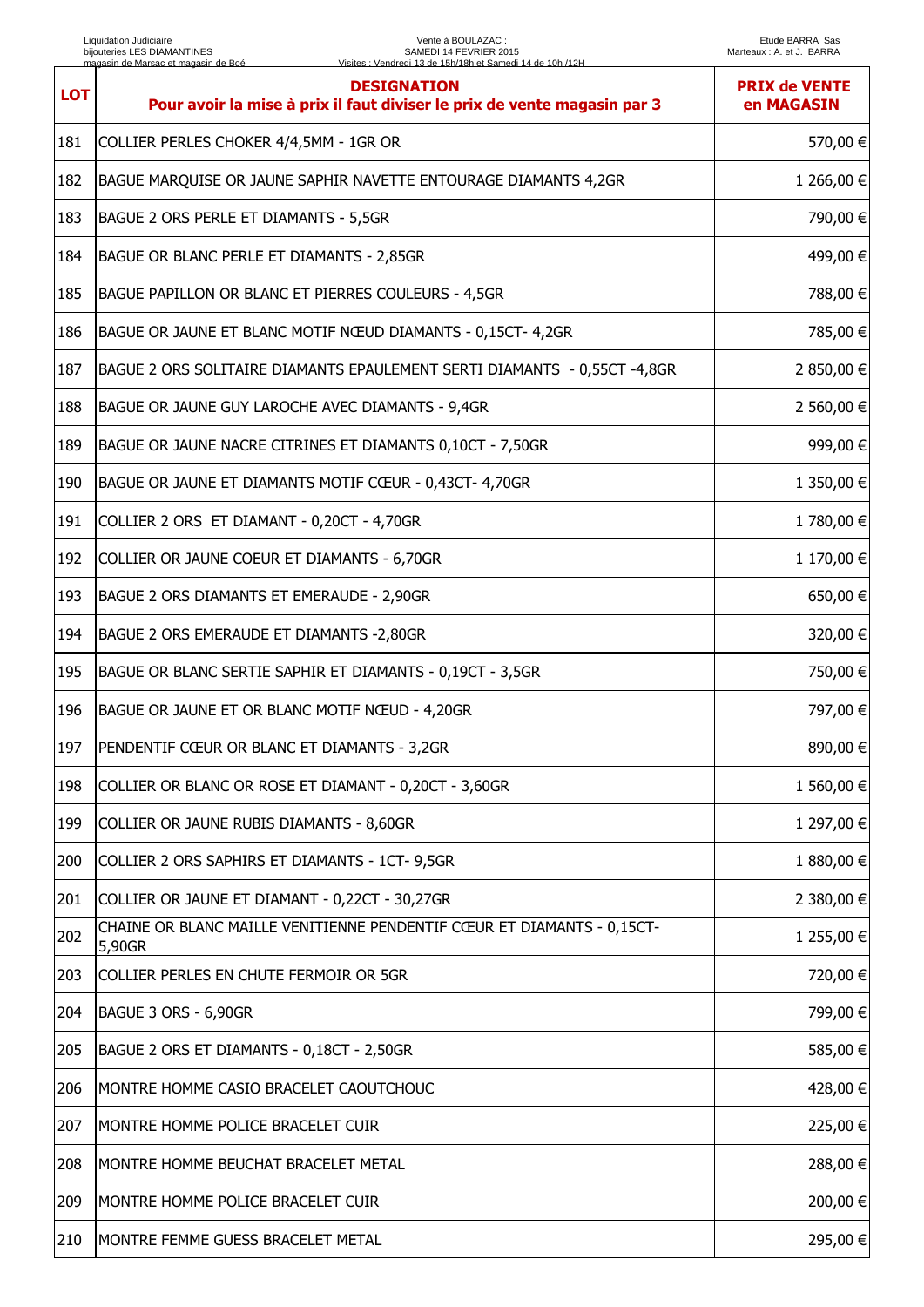| <b>LOT</b> | <b>DESIGNATION</b><br>Pour avoir la mise à prix il faut diviser le prix de vente magasin par 3 | <b>PRIX de VENTE</b><br>en MAGASIN |
|------------|------------------------------------------------------------------------------------------------|------------------------------------|
| 211        | MONTRE FEMME ESPRIT BRACELET METAL                                                             | 279,00 €                           |
| 212        | MONTRE HOMME BEUCHAT BRACELET METAL                                                            | 355,00€                            |
| 213        | MONTRE HOMME BEUCHAT BRACELET CUIR                                                             | 250,00 €                           |
| 214        | MONTRE HOMME BEUCHAT BRACELET CUIR                                                             | 225,00 €                           |
| 215        | MONTRE HOMME BEUCHAT BRACELET METAL ET CAOUTCHOUC                                              | 399,00 €                           |
| 216        | <b>BAGUE OR JAUNE ET DIAMANT - 3GR</b>                                                         | 897,00 €                           |
| 217        | BAGUE OR JAUNE ET OR BLANC AVEC DIAMANTS - 3,90GR                                              | 899,00 €                           |
| 218        | ALLIANCE OR JAUNE ET DIAMANTS - 0,65CT - 3,50GR                                                | 1 395,00 €                         |
| 219        | BAGUE OR JAUNE DIAMANTS ET RUBIS 0,60CT - 2,9GR                                                | 599,00 €                           |
| 220        | BAGUE SOLITAIRE OR BLANC OR ROSE - 0,20CT - 3,30GR                                             | 1 880,00 €                         |
| 221        | BAGUE OR JAUNE DOUBLE JONC ET DIAMANTS - 0,12 CT - 5GR                                         | 535,00€                            |
| 222        | DEMI ALLIANCE OR JAUNE 3 RANGS - 0,65CT - 5,4GR                                                | 1 390,00 €                         |
| 223        | BAGUE OR JAUNE ET DIAMANTS - 0,70CT - 7,50GR                                                   | 2 099,00 €                         |
| 224        | BAGUE OR JAUNE OR BLANC RUBIS ET DIAMANTS - 5,50GR                                             | 699,00 €                           |
| 225        | BAGUE 2 ORS SOLITAIRE EPAULEMENT SERTI DIAMANTS - 0,60CT - 5,2GR                               | 3 350,00 €                         |
| 226        | BRACELET JONC 2 ORS OUVRANT - 18,3GR                                                           | 1 950,00 €                         |
| 227        | BAGUE OR JAUNE ET DIAMANTS- 0,75CT - 4,70GR                                                    | 1 550,00 €                         |
| 228        | COLLIER OR BLANC DIAMANTS 0,70CT-13GR                                                          | 2 995,00 €                         |
| 229        | COLLIER OR BLANC CŒUR DIAMANTS EN LIVRET -8,60GR                                               | 1 288,00 €                         |
| 230        | COLLIER OR JAUNE PENDENTIF SAPHIR ET DIAMANTS - 6,60GR                                         | 1 299,00 €                         |
| 231        | COLLIER PERLES DE TAHITI DEGRADE COULEURS                                                      | 9 800,00 €                         |
| 232        | MONTRE HOMME BEUCHAT BRACELET METAL                                                            | 388,00 €                           |
| 233        | MONTRE HOMME PIERRE LANNIER BRACELET CUIR                                                      | 209,00€                            |
| 234        | MONTRE HOMME DOLCE GABANNA BRACELET CUIR                                                       | 320,00 €                           |
| 235        | MONTRE HOMME TIMEX BRACELET METAL                                                              | 255,00€                            |
| 236        | MONTRE HOMME DOLCE GABANNA BRACELET CUIR                                                       | 320,00 €                           |
| 237        | MONTRE HOMME BEUCHAT BRACELET METAL                                                            | 299,00 €                           |
| 238        | MONTRE HOMME BEUCHAT BRACELET METAL                                                            | 299,00€                            |
| 239        | BAGUE 2 ORS RUBIS ET DIAMANTS 2 LIGNES 0,60CT - 4,50GR                                         | 744,00 €                           |
| 240        | <b>BAGUE 2 ORS ET DIAMANTS - 7GR</b>                                                           | 1 697,00 €                         |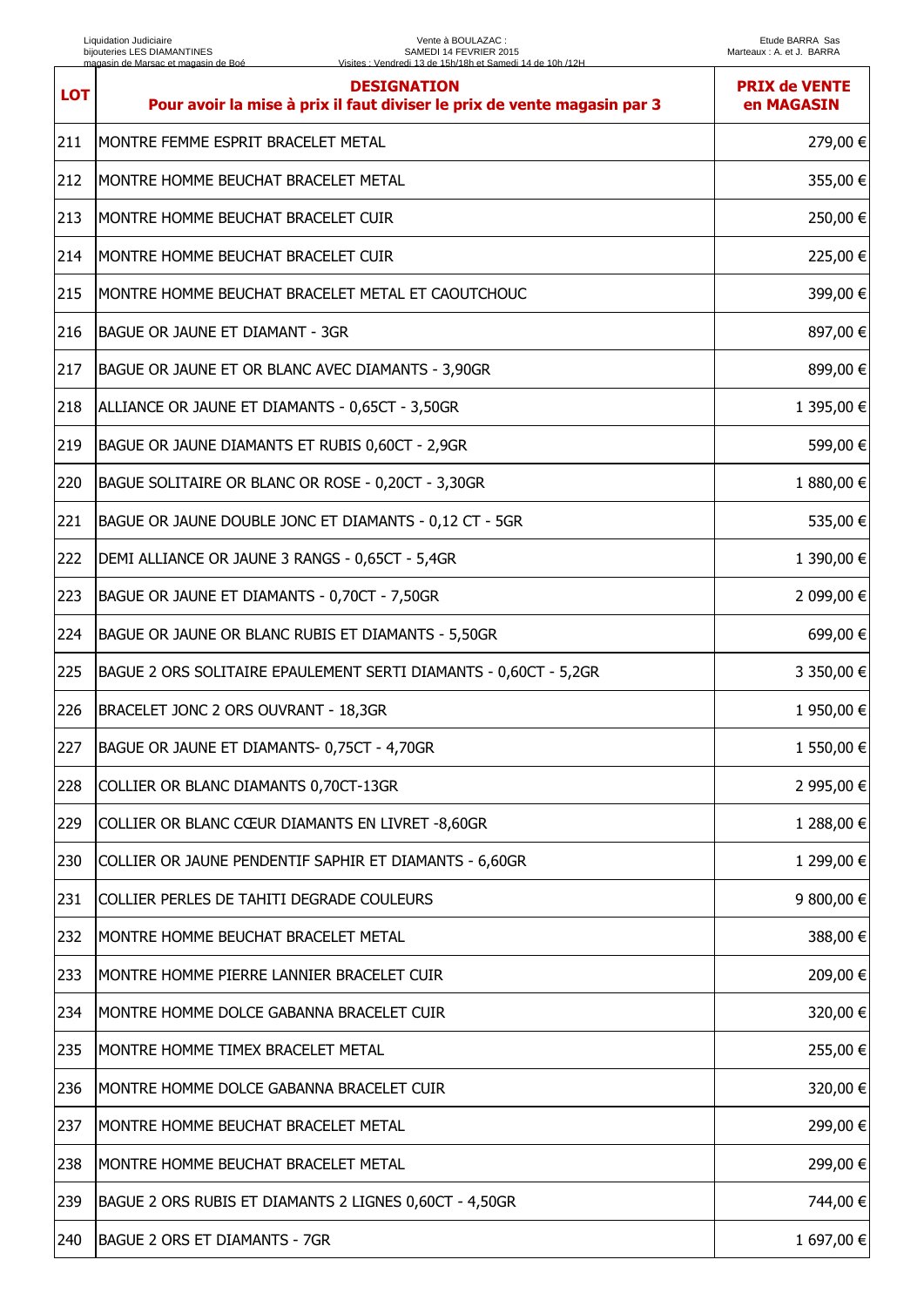| <b>LOT</b> | <b>DESIGNATION</b><br>Pour avoir la mise à prix il faut diviser le prix de vente magasin par 3 | <b>PRIX de VENTE</b><br>en MAGASIN |
|------------|------------------------------------------------------------------------------------------------|------------------------------------|
| 241        | BAGUE OR JAUNE ET DIAMANTS MOTIF CŒUR - 4,90GR                                                 | 990,00 €                           |
| 242        | PENDENTIF CROIX PIERRES DE COULEUR - 2,60GR                                                    | 315,00 €                           |
| 243        | DEMI ALLIANCE 2 ORS DIAMANTS - 0,30CT - 3,20GR                                                 | 955,00 €                           |
| 244        | ALLIANCE OR JAUNE PAVAGE 10 DIAMANTS - 0,20CT - 4,5GR*                                         | 675,00 €                           |
| 245        | BOUCLES D OREILLES SERTIES 4 OXYDES AVEC PERLES BLANCHE - 7,6GR                                | 580,00 €                           |
| 246        | ALLIANCE OR JAUNE ET DIAMANTS - 0,15CT - 3,6GR*                                                | 698,00 €                           |
| 247        | ALLIANCE 3 ORS 3 MOTIFS SERTIS 3 DIAMANTS - 0,16CT - 6,5GR*                                    | 955,00€                            |
| 248        | ALLIANCE OR JAUNE 5 LIGNES DIAMANTS - 0,20CT - 6,5GR*                                          | 885,00€                            |
| 249        | BOUCLES D'OREILLES TYPE 1/2 CREOLES - 4,15GR                                                   | 360,00€                            |
| 250        | BAGUE 2 ORS FORME PIGNE AVEC DIAMANTS - 4,20GR                                                 | 1 197,00 €                         |
| 251        | BAGUE 2 ORS SOLITAIRE DIAMANT - 0,45CT - 4,10GR                                                | 3 175,00 €                         |
| 252        | BAGUE OR BLANC PAPILLON ROSE ET ROUGE - 3,80GR                                                 | 995,00 €                           |
| 253        | BAGUE OR BLANC SOLITAIRE MONTURE SERTIE DIAMANTS - 0,50CT - 5,9GR                              | 2 295,00 €                         |
| 254        | BAGUE OR JAUNE SOLITAIRE DIAMANT - 0,55CT - 5,7GR                                              | 4 990,00 €                         |
| 255        | COLLIER 2 ORS ET PIERRES DE COULEURS - 3,4GR*                                                  | 259,00 €                           |
| 256        | PENDENTIF CŒUR OR BLANC ET DIAMANTS 0,10CT - 1,7GR                                             | 596,00 €                           |
| 257        | GOURMETTE 2 ORS MOTIFS RONDS - 4,90GR*                                                         | 480,00 €                           |
| 258        | GOURMETTE 2 ORS - 5,90GR*                                                                      | 478,00 €                           |
| 259        | BAGUE OR JAUNE RUBIS ET DIAMANTS 0,24CT - 6,20GR                                               | 1 380,00 €                         |
| 260        | BAGUE OR JAUNE DIAMANTS ET EMERAUDE - 5,5GR                                                    | 877,00 €                           |
| 261        | GOURMETTE 2 ORS MOTIFS RONDS - 4,40GR*                                                         | 445,00 €                           |
| 262        | BOUCLES D'OREILLES PENDANTES 2 ORS - 4,10GR                                                    | 398,00 €                           |
| 263        | CHAINE OR BLANC ET PENDENTIF TOPAZE BLEUE ET DIAMANTS*                                         | 775,00 €                           |
| 264        | BRACELET OR MAILLE FANTAISIE - 6,2GR                                                           | 460,00€                            |
| 265        | MONTRE HOMME BEUCHAT BRACELET CUIR                                                             | 155,00€                            |
| 266        | MONTRE FEMME YONGER BRACELET CUIR                                                              | 165,00€                            |
| 267        | MONTRE FEMME GUESS BRACELET METAL                                                              | 299,00€                            |
| 268        | MONTRE FEMME SEIKO BRACELET CUIR                                                               | 380,00€                            |
| 269        | MONTRE HOMME POLICE BRACELET CAOUTCHOUC ET METAL                                               | 220,00 €                           |
| 270        | MONTRE HOMME FESTINA BRACELET METAL                                                            | 169,00€                            |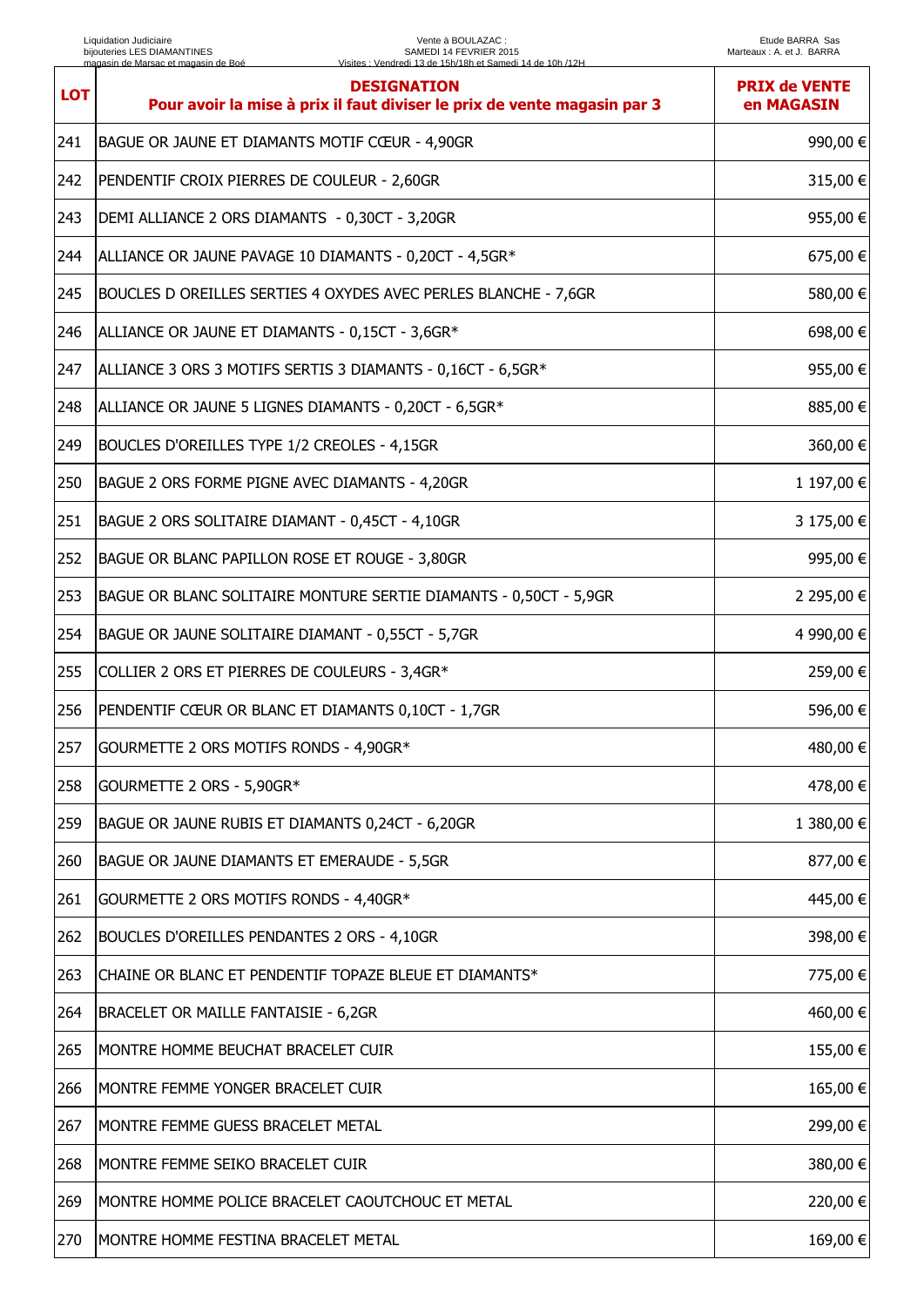| <b>LOT</b> | <b>DESIGNATION</b><br>Pour avoir la mise à prix il faut diviser le prix de vente magasin par 3 | <b>PRIX de VENTE</b><br>en MAGASIN |
|------------|------------------------------------------------------------------------------------------------|------------------------------------|
| 271        | MONTRE HOMME POLICE BRACELET CUIR                                                              | 178,00 €                           |
| 272        | MONTRE FEMME PULSAR BRACELET METAL                                                             | 199,00€                            |
| 273        | MONTRE HOMME CASIO BRACELET CAOUTCHOUC                                                         | 160,00 €                           |
| 274        | MONTRE FEMME ESPRIT BRACELET CUIR                                                              | 169,00 €                           |
| 275        | BAGUE OR BLANC MOTIF CŒUR ET DIAMANTS- 0,35CT - 4,90GR                                         | 955,00€                            |
| 276        | GOURMETTE 2 ORS - 4,60GR*                                                                      | 465,00 €                           |
| 277        | DEMI ALLIANCE OR JAUNE ET DIAMANTS - 0,50CT -2,80GR                                            | 1 099,00 €                         |
| 278        | BAGUE 2 ORS ET PERLE - 3,20GR                                                                  | 399,00 €                           |
| 279        | BAGUE OR JAUNE ET PIERRES COULEUR GUY LAROCHE - 5,6GR                                          | 795,00 €                           |
| 280        | PENDENTIF OR BLANC MOTIF CŒUR AVEC DIAMANTS - 1,4GR                                            | 598,00 €                           |
| 281        | PENDENTIF CŒUR OR BLANC ET DIAMANTS - 1,30GR                                                   | 455,00 €                           |
| 282        | BAGUE OR JAUNE ET PIERRES DE COULEUR MOTIFS FLEURS - 3,40GR*                                   | 349,00 €                           |
| 283        | BAGUE OR JAUNE ET PIERRES DE COULEUR - 3,40GR*                                                 | 326,00 €                           |
| 284        | PENDENTIF CŒUR OR JAUNE ET DIAMANTS - 1,80GR                                                   | 599,00 €                           |
| 285        | BAGUE OR JAUNE AVEC 9 PERLES - 19,5GR                                                          | 1 195,00 €                         |
| 286        | DEMI ALLIANCE OR BLANC AVEC 9 DIAMANTS ET 10 BAGUETTES 0,52CT -4,16GR                          | 1750,00 €                          |
| 287        | BAGUE OR JAUNE ET DIAMANTS - 0,40CT-4,90GR                                                     | 998,00 €                           |
| 288        | BAGUE OR JAUNE ET DIAMANTS - 0,70CT- 6,40GR                                                    | 1463,00 €                          |
| 289        | BAGUE OR BLANC SOLITAIRE ET DIAMANTS - 2,7GR                                                   | 1 978,00 €                         |
| 290        | BAGUE SOLITAIRE OR BLANC ET DIAMANT 0,35CT - 3,3GR                                             | 1785,00 €                          |
| 291        | BOUCLES D OREILLES OR BLANC ET RUBIS                                                           | 955,00 €                           |
| 292        | BAGUE 2ORS ET DIAMANTS - 0,28CT - 3,70GR                                                       | 770,00 €                           |
| 293        | BRACELET 2 ORS ANNEAUX DIAMANTS ET SAPHIRS - 2,30CT- 4,7GR                                     | 996,00€                            |
| 294        | BAGUE 2 ORS SAPHIR ET DIAMANTS - 0,05CT - 4,50GR                                               | 715,00 €                           |
| 295        | BAGUE OR JAUNE PIERRES DE COULEUR GUY LAROCHE - 8,3GR                                          | 1 195,00 €                         |
| 296        | CHAINE OR JAUNE PENDENTIF CŒUR ET DIAMANTS - 0,05CT - 4,10GR                                   | 775,00 €                           |
| 297        | COLLIER OR BLANC CŒUR DIAMANTS - 5,90GR                                                        | 1 255,00 €                         |
| 298        | CHAINE OR JAUNE ET PENDENTIF SAPHIR ET DIAMANT - 6GR                                           | 997,00€                            |
| 299        | CABLE OR JAUNE PENDENTIF OR BLANC CŒUR PIERRE ROSE - 3,7GR                                     | 614,00€                            |
| 300        | BAGUE 3 ORS AVEC DIAMANTS - 5,70GR                                                             | 978,00€                            |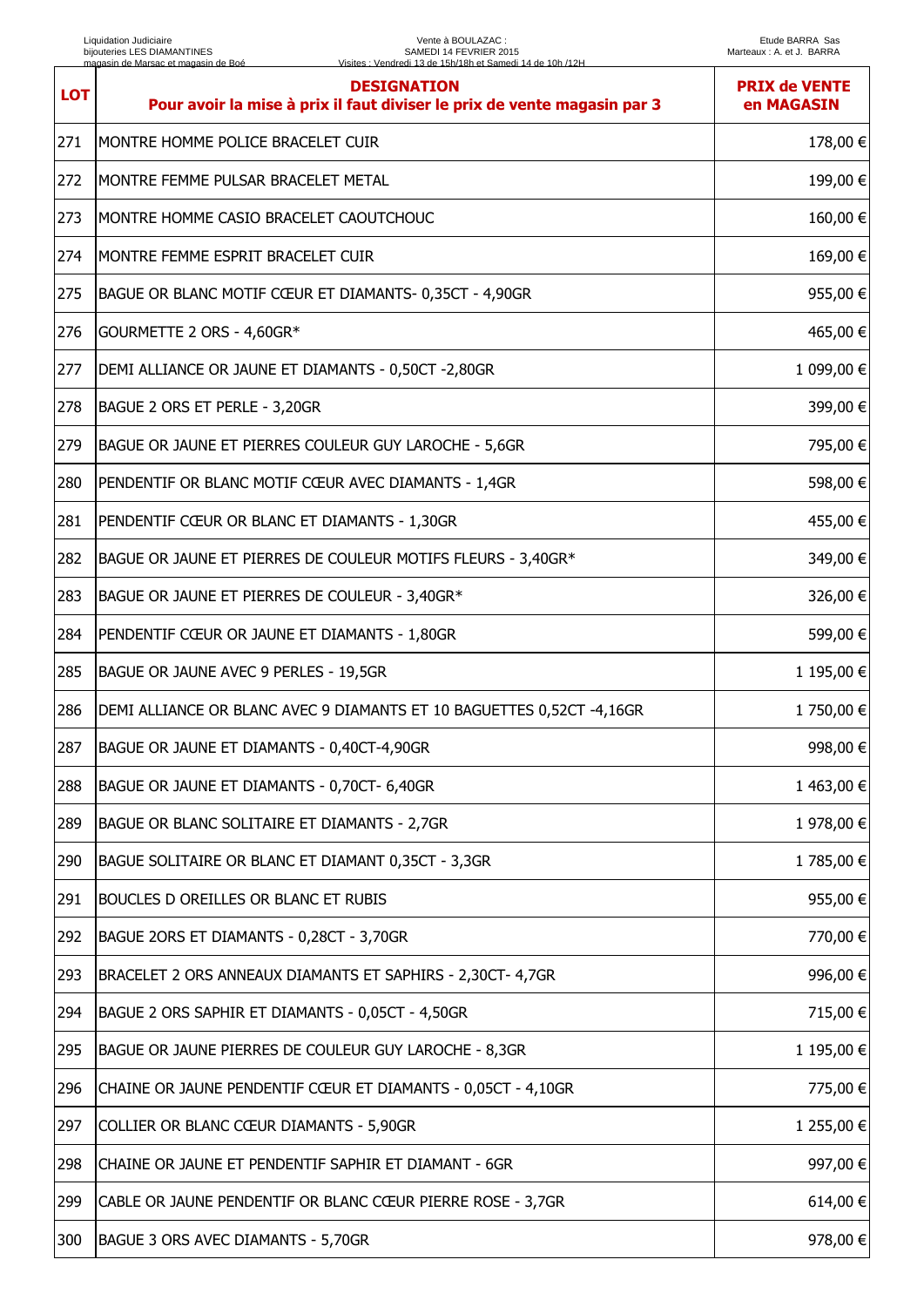| <b>LOT</b> | <b>DESIGNATION</b><br>Pour avoir la mise à prix il faut diviser le prix de vente magasin par 3 | <b>PRIX de VENTE</b><br>en MAGASIN |
|------------|------------------------------------------------------------------------------------------------|------------------------------------|
| 301        | BAGUE SOLITAIRE OR BLANC DIAMANT - 0,25CT - 4,1GR                                              | 1 380,00 €                         |
| 302        | BAGUE OR JAUNE AVEC DIAMANT - 0,18CT - 3,7GR                                                   | 1 388,00 €                         |
| 303        | DEMI ALLIANCE OR JAUNE ET DIAMANTS - 0,60CT - 3,6GR                                            | 1 094,00 €                         |
| 304        | BAGUE 2 ORS ET DIAMANTS - 8,9GR*                                                               | 2 190,00 €                         |
| 305        | PENDENTIF CŒUR OR JAUNE ET DIAMANTS - 1,50GR                                                   | 299,00 €                           |
| 306        | PENDENTIF CŒUR OR JAUNE ET DIAMANTS - 0,90GR                                                   | 299,00 €                           |
| 307        | BAGUE 2 ORS ET DIAMANTS -7GR*                                                                  | 1 697,00 €                         |
| 308        | COLLIER OR CABLE PERLES VIOLETTES*                                                             | 289,00 €                           |
| 309        | <b>BRACELET OR BLANC - 13GR</b>                                                                | 1 285,00 €                         |
| 310        | ALLIANCE 3 ANNEAUX 3 ORS ET DIAMANTS - 0,55CT - 9GR                                            | 2 950,00 €                         |
| 311        | BAGUE 2 ORS - 0,15CT - 4,20GR                                                                  | 699,00 €                           |
| 312        | ALLIANCE 2 ORS ET DIAMANTS - 0,20CT - 6,40GR                                                   | 1 155,00 €                         |
| 313        | ALLIANCE 2 ORS ET DIAMANTS - 0,60CT -5,5GR                                                     | 1 885,00 €                         |
| 314        | GOURMETTE 2 ORS - 6,90GR*                                                                      | 695,00€                            |
| 315        | GOURMETTE 2 ORS - 4,90GR*                                                                      | 495,00 €                           |
| 316        | GOURMETTE 2 ORS - 3,80GR*                                                                      | 395,00 €                           |
| 317        | GOURMETTE 2 ORS - 4,80GR*                                                                      | 485,00 €                           |
| 318        | GOURMETTE OR - 4,90GR*                                                                         | 495,00 €                           |
| 319        | <b>BAGUE 2 ORS ET DIAMANTS</b>                                                                 |                                    |
| 320        | COLLIER OR BLANC MAILLE OMEGA PENDENTIF OR BLANC CŒUR ET DIAMANTS-6,4GR*                       | 1788,00€                           |
| 321        | COLLIER OR JAUNE PENDENTIF OR JAUNE ET DIAMANTS - 0,25CTS - 13,80GR*                           | 1 398,00 €                         |
| 322        | MONTRE HOMME SEIKO BRACELET METAL                                                              | 289,00 €                           |
| 323        | MONTRE HOMME BEUCHAT BRACELET CAOUTCHOUC                                                       | 275,00 €                           |
| 324        | MONTRE HOMME CASIO BRACELET CAOUTCHOUC                                                         | 399,00 €                           |
| 325        | MONTRE HOMME POLICE BRACELET CUIR                                                              | 200,00€                            |
| 326        | MONTRE FEMME SEIKO BRACELET METAL                                                              | 390,00€                            |
| 327        | MONTRE HOMME POLICE BRACELET METAL                                                             | 215,00 €                           |
| 328        | MONTRE HOMME CASIO BRACELET METAL                                                              | 565,00€                            |
| 329        | MONTRE HOMME TIMEX BRACELET METAL                                                              | 245,00 €                           |
| 330        | MONTRE HOMME HERBELIN BRACELET METAL                                                           | 570,00€                            |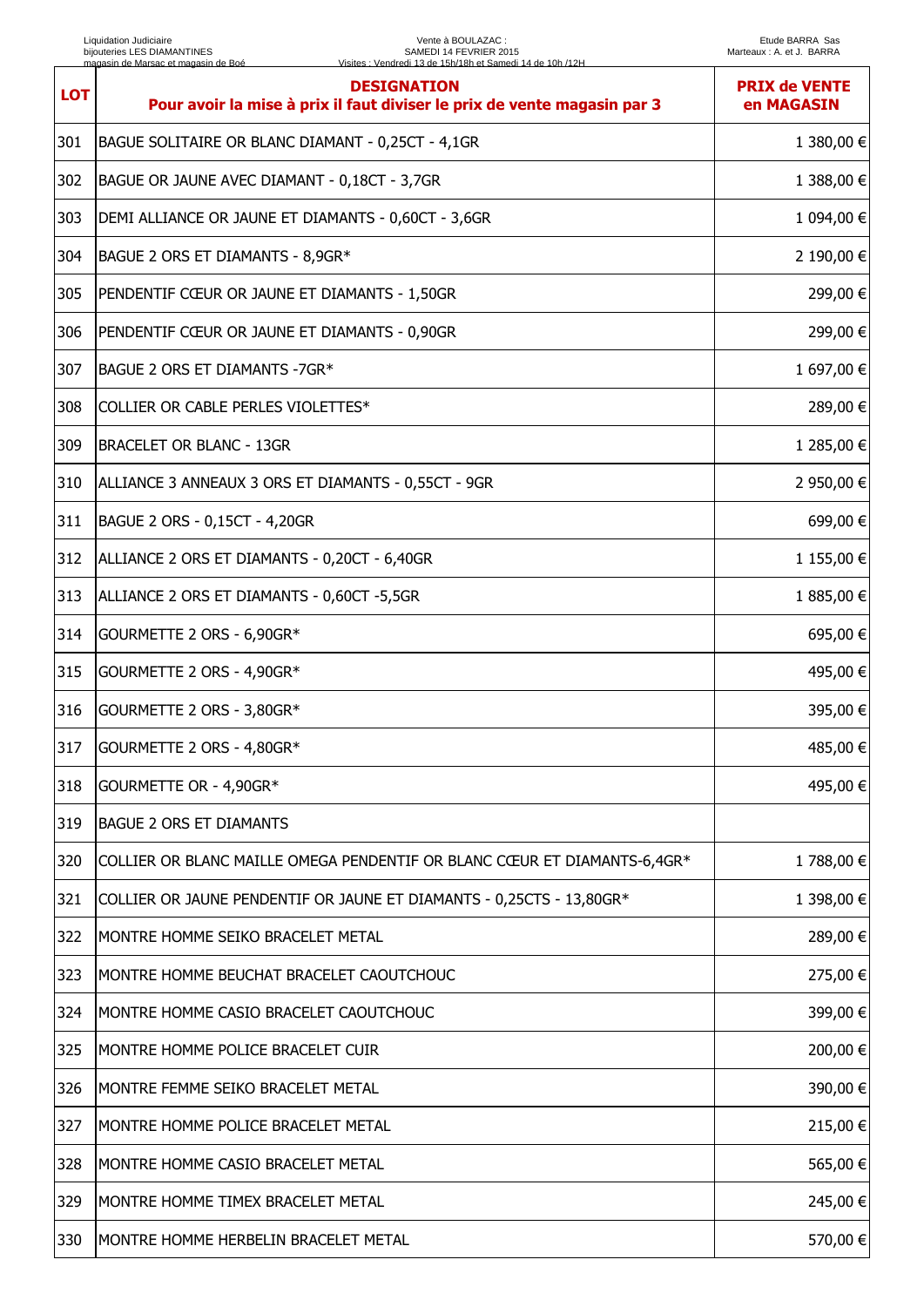| <b>LOT</b> | <b>DESIGNATION</b><br>Pour avoir la mise à prix il faut diviser le prix de vente magasin par 3 | <b>PRIX de VENTE</b><br>en MAGASIN |
|------------|------------------------------------------------------------------------------------------------|------------------------------------|
| 331        | MONTRE FEMME POLICE BRACELET METAL                                                             | 199,00 €                           |
| 332        | BAGUE OR BLANC ET DIAMANTS - 4,30GR                                                            | 3 440,00 €                         |
| 333        | BAGUE 2 ORS RUBIS ET DIAMANTS 2 LIGNES 1CT - 5,30GR*                                           | 1 575,00 €                         |
| 334        | BAGUE 2 ORS RUBIS ET DIAMANTS 2 LIGNES 1CT - 3,60GR*                                           | 1 297,00 €                         |
| 335        | BAGUE DEMI ALLIANCE OR JAUNE ET DIAMANTS - 0,55CT - 2,90GR                                     | 1 299,00 €                         |
| 336        | BAGUE OR JAUNE ET DIAMANT - 0,20CT - 3,70GR                                                    | 1 388,00 €                         |
| 337        | BAGUE OR BLANC ET DOUBLE TOPAZE BLEUE*                                                         | 510,00 €                           |
| 338        | BAGUE OR BLANC ET TOPAZE BLEUE*                                                                | 599,00 €                           |
| 339        | BAGUE OR BLANC ET PIERRES COULEUR - 5,70GR                                                     | 597,00 €                           |
| 340        | BAGUE OR BLANC ET PIERRES COULEUR - 7,1GR                                                      | 980,00 €                           |
| 341        | BRACELET OR JAUNE 3 MOTIFS SERTIS AMETHYSTES CARREES - 12,20GR                                 | 595,00 €                           |
| 342        | GOURMETTE OR JAUNE MOTIFS OURS - 2,80GR*                                                       | 289,00 €                           |
| 343        | CHAINE OR ET PENDENTIF 2 BRILLANTS ET 3 SAPHIRS - 8,4GR                                        | 1 180,00 €                         |
| 344        | COLLIER 2 ORS ET DIAMANTS - 0,07CT - 4GR                                                       | 653,00 €                           |
| 345        | CHAINE OR BLANC PENDENTIF GOUTTE OR ROSE ET DIAMANT 0,19CT-4,8GR                               | 1 395,00 €                         |
| 346        | CHAINE OR JAUNE PENDENTIF OR SAPHIR ET DIAMANTS - 3,7GR                                        | 998,00 €                           |
| 347        | COLLIER PERLES BLANCHES INTERCALAIRES ET FERMOIR OR - 1,7GR OR                                 | 369,00 €                           |
| 348        | CHAINE MOTIF CŒUR 2 ORS ET DIAMANTS - 0,10CT - 4,10GR                                          | 796,00 €                           |
| 349        | COLLIER OR BLANC CABLE PENDENTIF OR NACRE ET PIERRES DE COULEUR-16GR                           | 1 795,00 €                         |
| 350        | <b>BAGUE OR BLANC ET DIAMANT - 4,30GR</b>                                                      | 2 350,00 €                         |
| 351        | BAGUE OR JAUNE ET DIAMANT - 0,20CT - 4,50GR                                                    | 1440,00 €                          |
| 352        | BAGUE SOLITAIRE 2 ORS ET DIAMANT - 0,20CT - 3,80GR                                             | 1 600,00 €                         |
| 353        | ALLIANCE OR JAUNE ET DIAMANTS - 0,25CT - 3,7GR*                                                | 895,00 €                           |
| 354        | BAGUE OR JAUNE TOI ET MOI SAPHIR ET DIAMANTS - 3,9GR                                           | 1 067,00 €                         |
| 355        | BAGUE 2 ORS ET DIAMANT - 0,20CT - 5,20GR                                                       | 1780,00 €                          |
| 356        | BAGUE SOLITAIRE 2 ORS ET DIAMANT - 0,20CT - 4,80GR                                             | 1 690,00 €                         |
| 357        | BAGUE OR JAUNE COEUR ET DIAMANTS - 0,50CT - 4,70GR                                             | 1 288,00 €                         |
| 358        | GOURMETTE 2 ORS - 3,60GR*                                                                      | 375,00 €                           |
| 359        | GOURMETTE 2 ORS MOTIFS COEURS - 5,10GR*                                                        | 499,00 €                           |
| 360        | BOUCLES D'OREILLES 2 ORS ET DIAMANTS - 5,6GR                                                   | 850,00 €                           |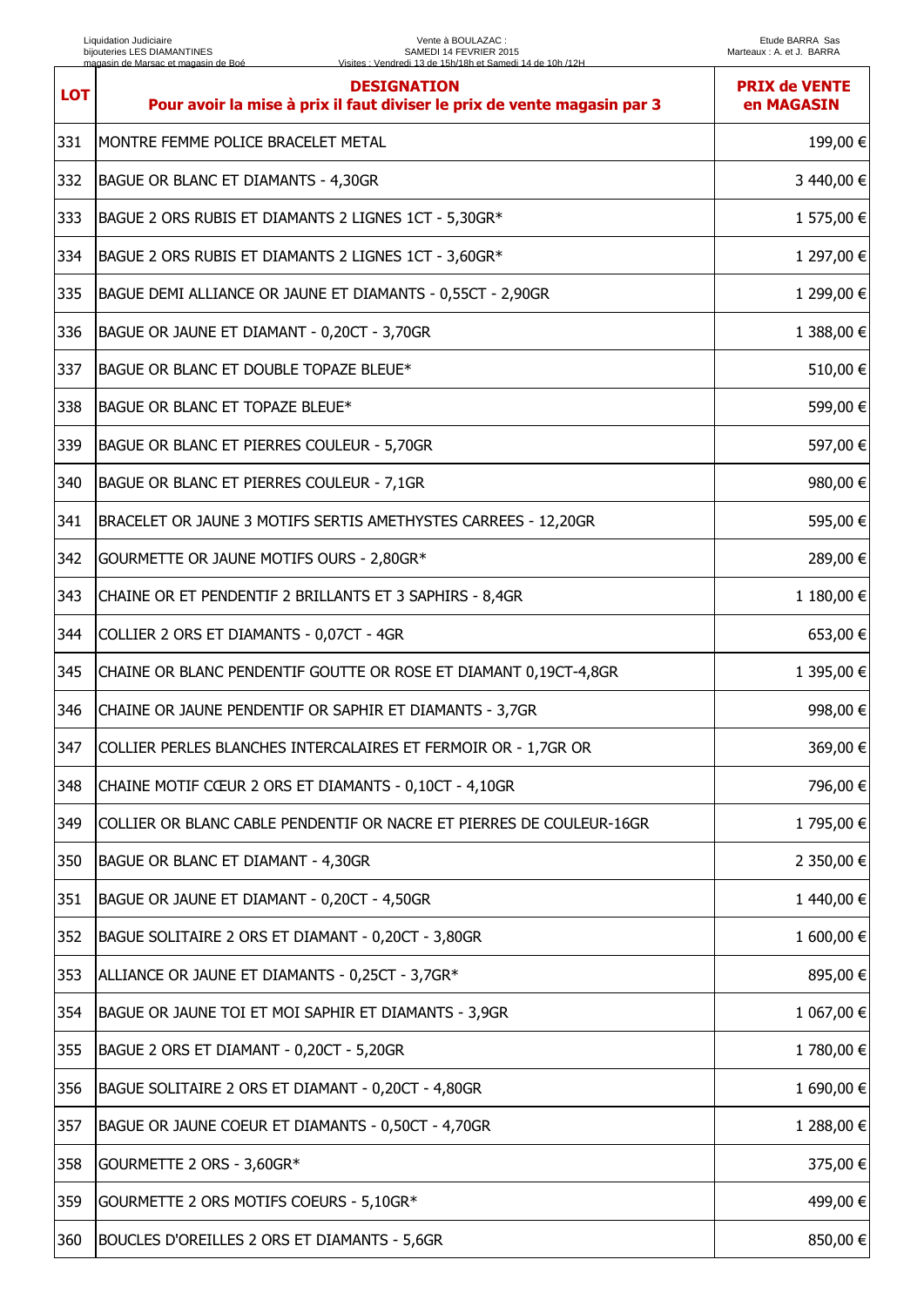| <b>LOT</b> | <b>DESIGNATION</b><br>Pour avoir la mise à prix il faut diviser le prix de vente magasin par 3 | <b>PRIX de VENTE</b><br>en MAGASIN |
|------------|------------------------------------------------------------------------------------------------|------------------------------------|
| 361        | ALLIANCE OR JAUNE ET DIAMANTS - 0,20CT - 3,6GR*                                                | 795,00 €                           |
| 362        | BAGUE 2 ORS ET DIAMANTS - 0,45CT - 4,5GR                                                       | 1 250,00 €                         |
| 363        | BAGUE OR BLANC ET DIAMANTS - 0,25CT - 4GR                                                      | 692,00 €                           |
| 364        | BAGUE OR JAUNE ET DIAMANTS - 2,70GR                                                            | 779,00 €                           |
| 365        | BAGUE MARQUISE OR JAUNE SERTIE SAPHIR ENTOURAGE DIAMANTS - 5,1GR                               | 1 219,00 €                         |
| 366        | BAGUE 2 ORS ET DIAMANTS - 0,40CT - 6,20GR                                                      | 1495,00 €                          |
| 367        | BRACELET 2 ORS - 5,50GR                                                                        | 555,00 €                           |
| 368        | BAGUE 2 ORS ET DIAMANTS - 0,30CT - 3,70GR                                                      | 699,00 €                           |
| 369        | BAGUE 2 ORS EMERAUDE ET DIAMANTS - 0,50CT - 3GR                                                | 550,00 €                           |
| 370        | BAGUE OR BLANC ET DIAMANT - 0,20CT - 4,30GR                                                    | 1 660,00 €                         |
| 371        | BAGUE OR BLANC ET DIAMANTS GUY LAROCHE - 0,30CT - 7,40GR                                       | 1488,00 €                          |
| 372        | BAGUE OR BLANC ET DIAMANTS - 0,60CT - 6,60GR                                                   | 1 990,00 €                         |
| 373        | CHAINE ET PENDENTIF OR JAUNE - 2,20GR*                                                         | 110,00 €                           |
| 374        | ALLIANCE OR BLANC MOTIFS LOSANGES ET DIAMANTS - 0,35CT -4,9GR                                  | 1 155,00 €                         |
| 375        | BAGUE SOLITAIRE OR BLANC ET DIAMANTS - 0,24CT - 4,06GR                                         | 1 298,00 €                         |
| 376        | BAGUE OR JAUNE ET PIERRES DE COULEUR - 3,20GR*                                                 | 398,00 €                           |
| 377        | BAGUE OR JAUNE ET FLEURS DE COULEUR - 2,95GR*                                                  | 377,00 €                           |
| 378        | BAGUE OR JAUNE A 4 BRANCHES ET PIERRES DE COULEUR - 3,2GR*                                     | 490,00 €                           |
| 379        | CHAINE OR BLANC ET PENDENTIF TOPAZE BLEUE*                                                     | 579,00 €                           |
| 380        | BAGUE OR JAUNE MARQUISE SAPHIR OVALE ENTOURAGE 8 SAPHIRS CALIBRES ET<br>DIAMANTS - 6,5GR       | 1 815,00 €                         |
| 381        | COLLIER CABLE OR JAUNE ET PENDENTIF PERLE NOIRE*                                               | 320,00 €                           |
| 382        | COLLIER CABLE NYLON ET PENDENTIF PERLE NOIRE FERMOIR OR*                                       | 240,00 €                           |
| 383        | BAGUE DEMI ALLIANCE OR JAUNE ET DIAMANTS - 0,60CT - 3,90GR                                     | 1 479,00 €                         |
| 384        | BAGUE 2 ORS SERTIE EMERAUDE ENTOURAGE DIAMANTS - 5,20GR                                        | 1 877,00 €                         |
| 385        | ALLIANCE OR JAUNE ET DIAMANTS - 0,20CT - 3,6GR*                                                |                                    |
| 386        | GOURMETTE 2 ORS - 1,90GR*                                                                      | 178,00 €                           |
| 387        | BAGUE OR BLANC ET DIAMANTS - 6,30GR                                                            | 1 690,00 €                         |
| 388        | CHAINE OR ET PENDENTIF CŒUR 2 ORS ET DIAMANTS 0,10CT - 4GR                                     | 499,00 €                           |
| 389        | COLLIER CŒUR OR BLANC ET DIAMANTS - 0,25CT- 5,10GR                                             | 1 288,00 €                         |
| 390        | COLLIER OR JAUNE OR BLANC DIAMANTS ET RUBIS- 4,90GR                                            | 690,00 €                           |